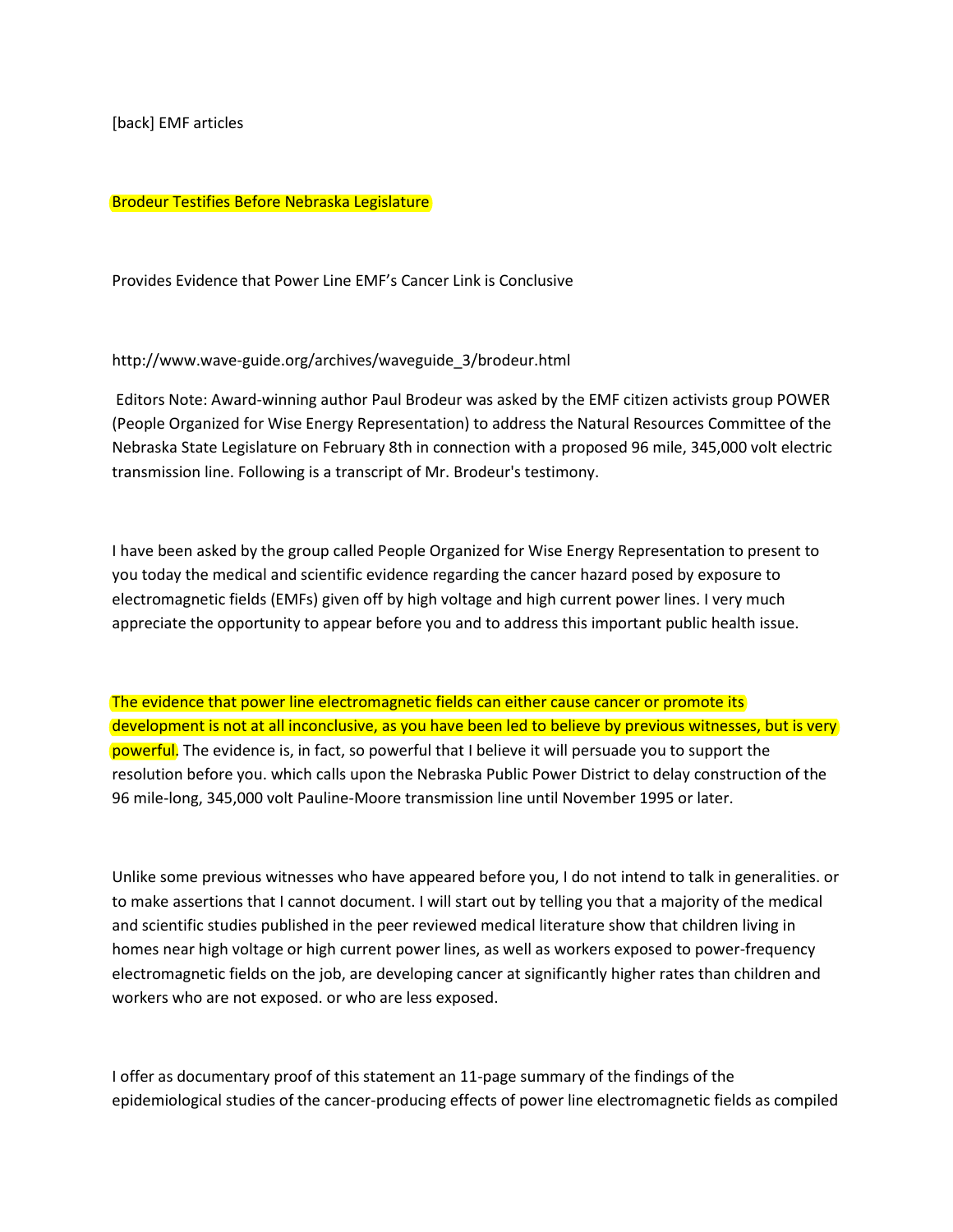by the National Library,- of Medicine, in Bethesda, Maryland. I wish to emphasize that this list of epidemiological studies and their findings comes from the medical database of the National Library of Medicine. It includes the childhood residential studies and the adult occupational studies with original data that have been published in the peer reviewed medical literature. Peer review means that before these studies were accepted for publication in the distinguished medical journals in which they appear, they were reviewed for accuracy and soundness of methodology and other scientific parameters by peer scientists.

I emphasize this point because most of the so called "negative" studies that have been cited by previous witnesses and by electric utility officials as finding no cancer hazard associated with electromagnetic fields are not, in fact, peer reviewed studies of cancer in human beings. Most of these negative studies do not contain any original data, nor have they been subjected to peer review. Most of them simply contain the undocumented opinions and assertions of members of ad-hoc committees, who are often paid consultants of the electric utility industry.

Please note that in the list of original peer reviewed studies provided to you, those findings that Medical scientists consider to be statistically significant have been marked with an asterisk and yellow marker. Note also that statistically significant findings of brain cancer have been additionally marked with a red check.

The odds ratio (OR) refers to the ratio of cancer that has been found in the population of children or workers exposed to electromagnetic fields as compared to the ratio of cancer one would expect to find in a population of children or workers not exposed to such fields.

Now, if you will. kindly go to page 1 of the list. Pages 1 through 3, come under the heading CHILDHOOD RESIDENTIAL LITERATURE. These three pages contain the findings of ten studies of children living in homes near high voltage or high current power lines. All ten childhood studies have been conducted during the past 16 years, and all of them have been published in the peer reviewed medical literature.

Note that the very first study on page 1 -- the pioneering study published by Dr. Nancy Wertheimer in the American Journal of Epidemiology, in 1979 found that children living in homes near high current power lines in Denver, Colorado, were developing leukemia, cancer of the nervous system (brain cancer), and lymphoma more than twice as often as children who lived in low current homes. Wertheimer studied 344 childhood cancer victims and compared them with 344 control children. who had the same or close birth dates. but had not developed cancer.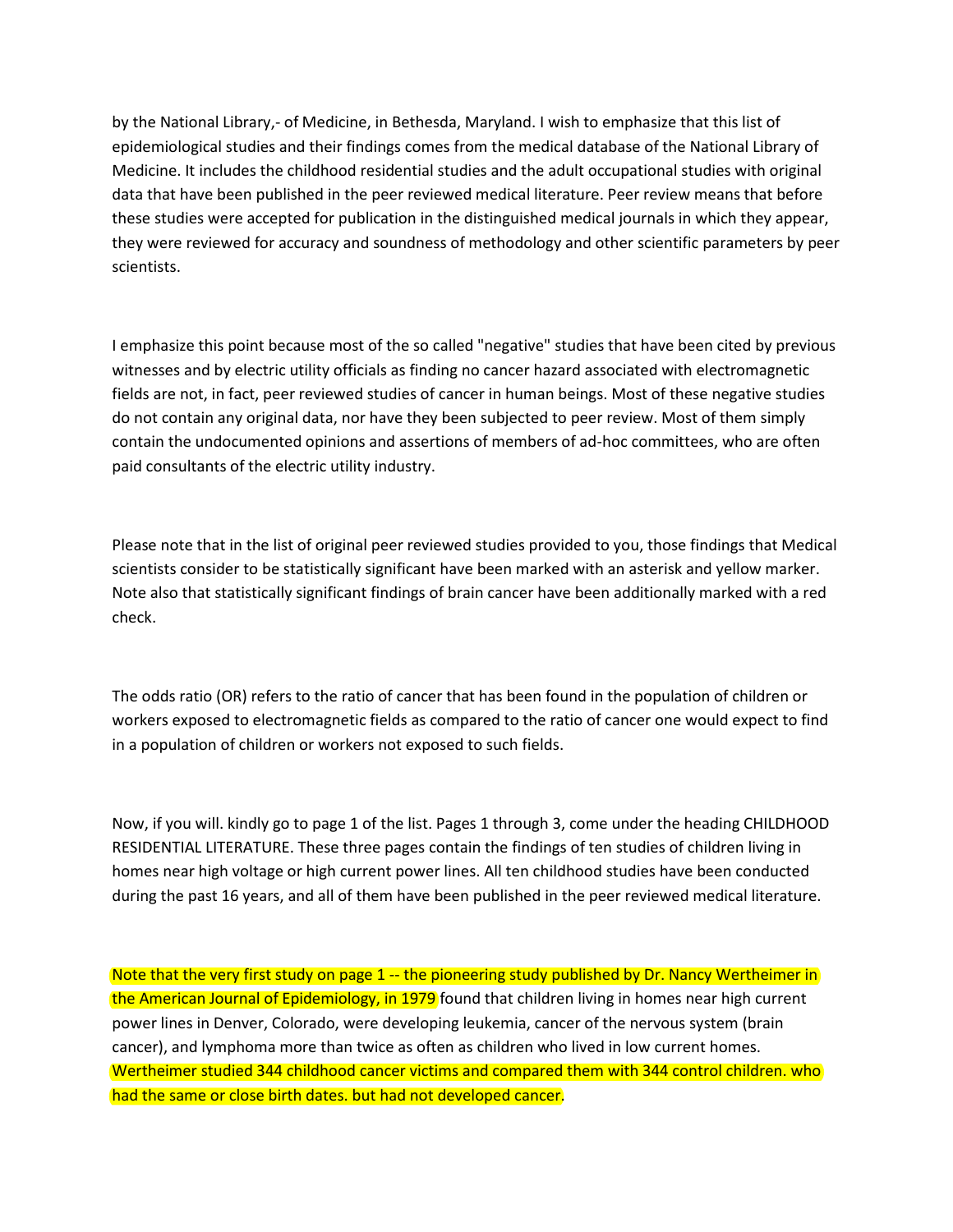Please note the third study on page 1. This was a study conducted by Dr. Lennart Tomenius. the County of Stockholm health officer, of Stockholm. Sweden. in the early 1980s. Dr. Tomenius studied 716 Swedish children who had died of cancer in Stockholm County. He found that brain cancer had occurred 3.8 times as often as expected among children living in homes within sight of high voltage transmission lines the same kind of lines as the proposed Pauline-Moore line.

The next to last study on page 1 was conducted in 1986 by Dr. David Savitz, an epidemiologist at the University of North Carolina. Dr. Savitz studied 356 childhood cancer victims in the Greater Denver area, the same area in which Wertheimer had conducted her study but none of the 356 cancer victims he studied were the same as Wertheime's 344 victims. The children Savitz studied had all been diagnosed with cancer at a later date. Note that Savitz found more than twice the expected brain cancer among these children.

At the bottom of page 2, kindly note the statistically significant increase in the incidence of leukemia among children residing near high-voltage transmission lines in Sweden. This study was conducted during the early 1 990s by Dr. Maria Feychting and some colleagues at the world-famous Karolinska institute, in Stockholm. Notice that children exposed to more than two milligauss-a magnetic field level commonly found in homes near high-voltage transmission lines, such as the Pauline-Moore line develop leukemia almost three times as often as other children, and that children living in homes in which they are exposed to more than 3 milligauss have almost four times the risk of developing leukemia.

On Page 3 of the list taken from the medical data base of the National Library of Medicine are the last of the 10 childhood cancer studies involving electromagnetic field exposure that have been conducted during the past 16 years.

At this point, I should inform you that through an inadvertent error on my part one investigation was omitted from the list of the childhood residential studies compiled by the National Library of Medicine. This was a study of 232 childhood leukemia victims in Los Angeles that was conducted by Drs. Stephanie London and John Peters, of the University of Southern California School of Medicine, in Los Angeles. London and Peters found that children living in homes near high-current power lines developed leukemia more than twice as often as children who did not live in such homes. Their study was published in the American Journal of Epidemiology, in 1991.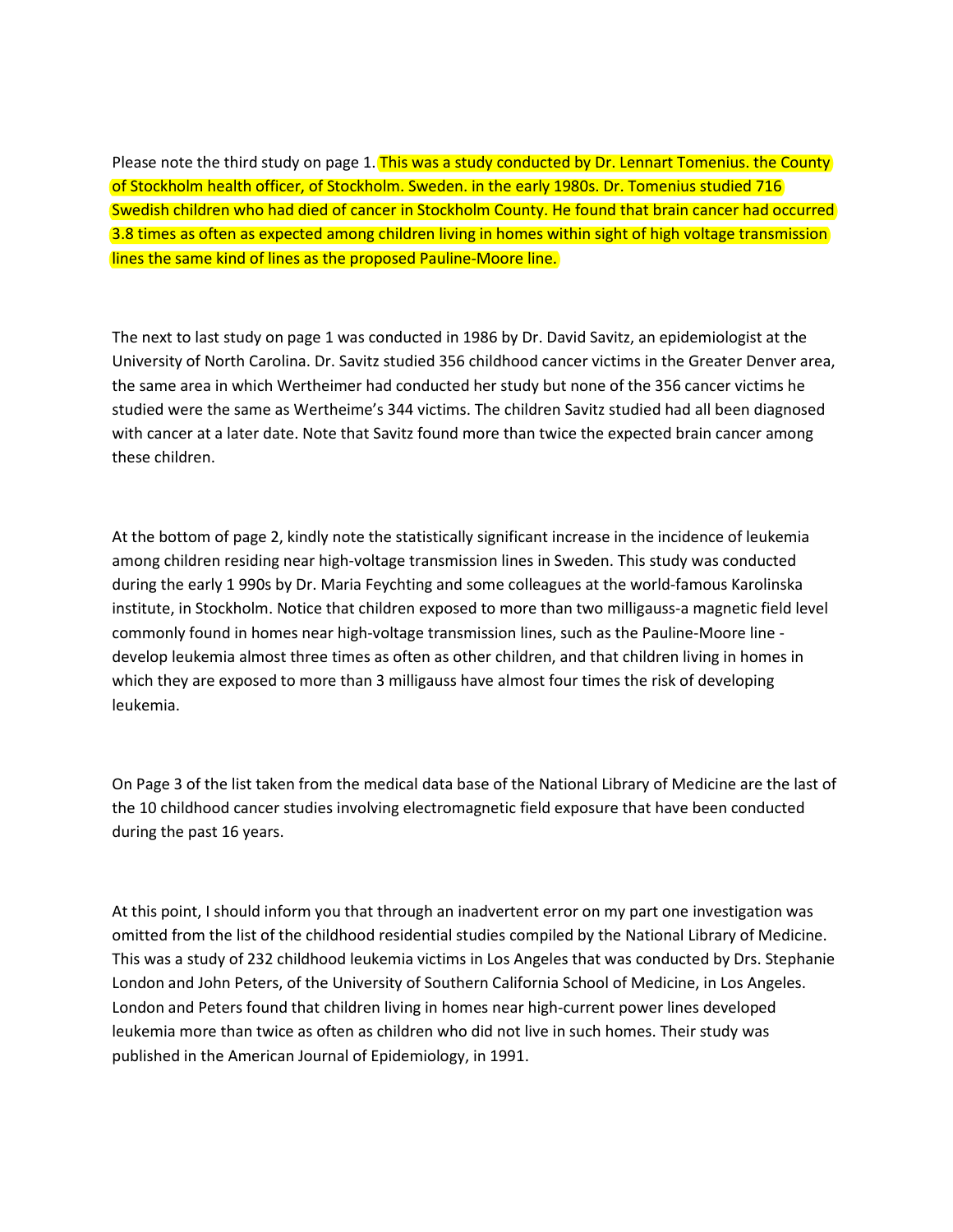Keeping in mind that these 11 studies comprise the total number of childhood cancer EMF studies in the peer reviewed medical literature, please note that 8 out of the 11 show that children living in homes near high voltage or high current power lines suffer a statistically significant increased risk of developing cancer mostly leukemia, brain cancer, and lymphoma -when compared to children who do not live in such homes.

Thus an overwhelming majority of the childhood residential studies published in the peer reviewed medical literature and compiled by the National Library of Medicine shows positive findings for cancer.

Note that 6 of the 8 studies showing excess cancer in children living near power lines were published in the American Journal of Epidemiology. This journal is put out by the Johns Hopkins University School of Public Health, in Baltimore, Maryland. It is considered to be the foremost epidemiological journal in the United States, and one of the most prestigious in the entire world.

Note that two of the studies appeared in the British Journal of medicine; that one appeared in the Scandinavian Journal of Medicine; and another in Bioelectromagnetics. All three are considered to be leading medical journals.

So much for the claim of the electric utility industry' that this is "junk science."

Please also note that each of the 11 childhood studies investigated the cancer incidence among children exposed to power-frequency magnetic fields as a result of living close to high-voltage or high-current power lines. None of the 11 studies investigated exposure to electromagnetic fields given off by household appliances or household wiring. Only a few of them contain any findings regarding exposure to appliances, and these findings are regarded as very incomplete, because they are based upon very small numbers. Electromagnetic fields drop off dramatically within a few inches of most household appliances, and exposure to appliances is intermittent at best and is not considered by most researchers to be anywhere near as important as the long-term chronic whole-body exposure that children undergo by virtue of living in homes close to power lines.

To put it colloquially, a child does not tend to hang out eight hours a day with a hair dryer, or sit next to the electric toaster or coffee maker for hours on end, or curl up beside the vacuum cleaner while it is in operation. But an infant living in a home near a high voltage transmission line, such as the proposed Pauline-Moore line, will be exposed to the magnetic field emitted by that line for 24 hours a day.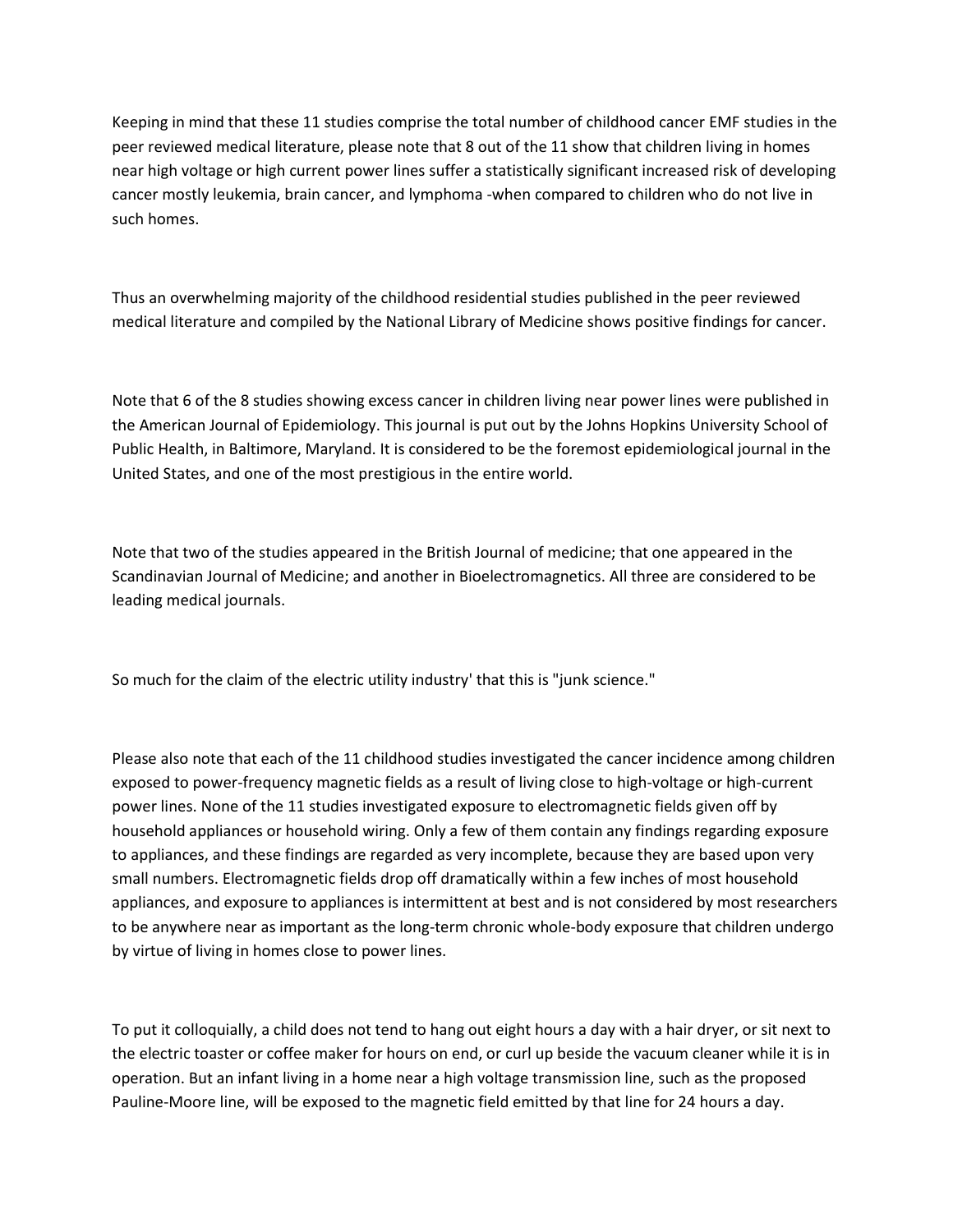Members of the committee, I have carefully reviewed the testimony given by Dr. Thomas J. Safranek, the epidemiologist employed by the State of Nebraska Department of Health, who appeared before you on December 17, 1994. I find no mention whatsoever in his testimony of the childhood residential studies or of their findings of cancer.

Surely, you who represent the people of Nebraska have the right to expect that the state epidemiologist would be familiar with the childhood cancer literature, and that he would tell you that 8 out of the 11 childhood studies that have been published in the peer reviewed medical literature show that children living in homes near high voltage or high current power lines are developing and/or dying of cancer far more readily than children who did not live in such homes.

On page 85 of Dr. Safranek's testimony, in reply to a question posed by Senator Preister; Safranek stated as follows: "We are really beholden and committed to taking our marching orders ... and putting our faith in scientific methods done by credible scientific researchers who actually do research, you know, published in peer-reviewed journals."

That being the case, why did Dr. Safranek fail to tell you about a single one of the 11 childhood studies that have been published in the peer reviewed medical literature, or the fact that 8 out of the 11 show a statistically significant increased risk of cancer in children living close to high voltage or high -current power lines?

Pages 4 through 11 of the list before you contain the occupational studies. These are studies of workers who have been exposed to power frequency electromagnetic fields on the job. They include power linemen, telephone linemen, electric railway operators, electricians, electrical engineers, and so forth. Once again, the statistically significant findings of cancer have been highlighted for your attention with yellow marker, and the brain cancers they include gliomas and astrocytomas, which are malignant rain tumors - have been additionally highlighted with a red check mark

When you go through pages 4 through 11, you will see that a clear majority of the occupational studies show that workers exposed to electromagnetic fields on the job are developing brain cancer, leukemia, and lymphoma far more readily than other workers or less exposed workers.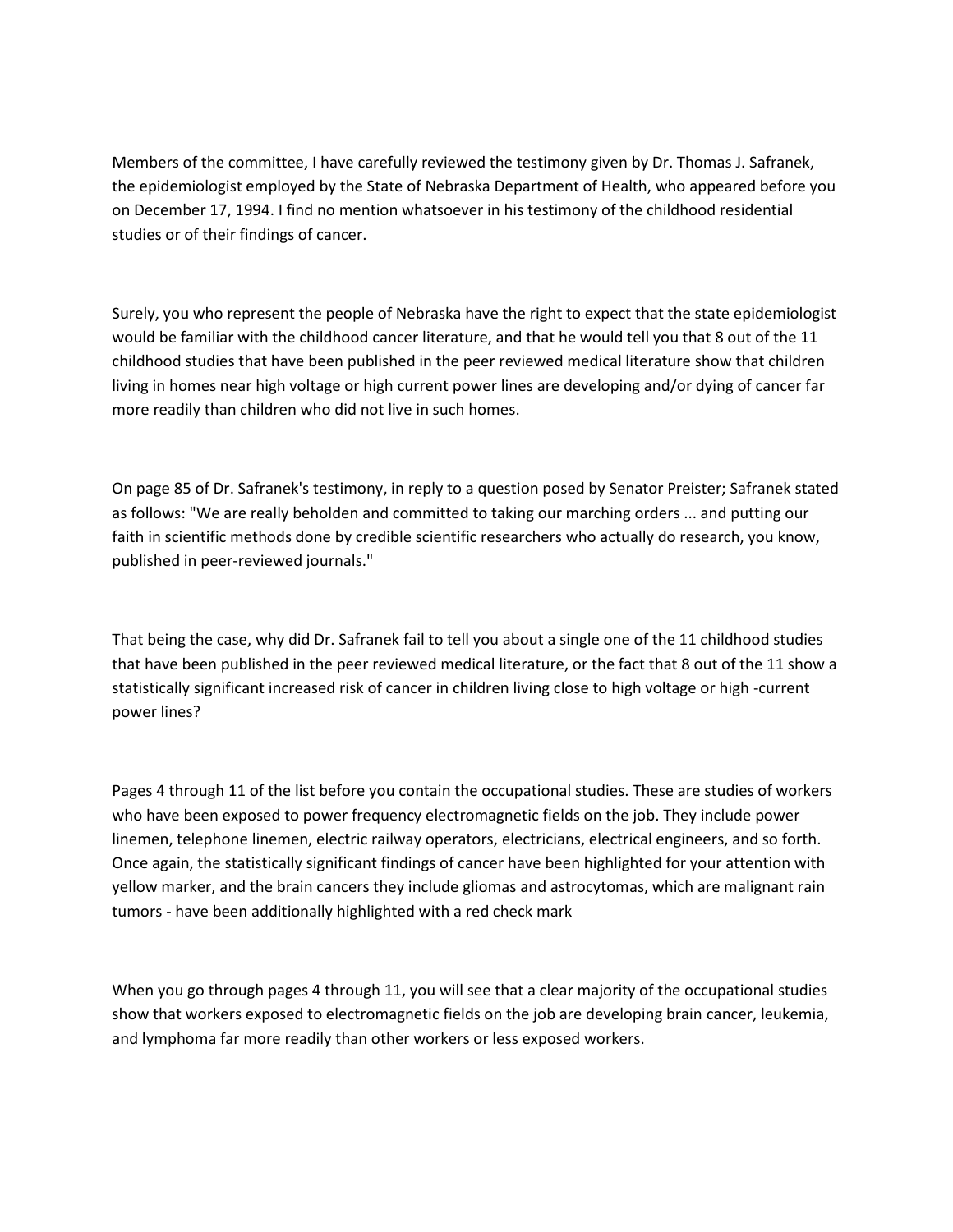Note that on page 5 there are five findings of excess brain cancer; that on page 6 there are two findings of excess brain cancer; and that on page 7 there are four findings of excess brain cancer. Note at the bottom of page 7 that the electrical workers studied by Susan Preston Martin and her colleagues at the University of California at Los Angeles' School of Public Health developed astrocytoma, a malignant tumor of the brain more than 10 times as often as other workers. On page 8, where there are no fewer than 10 findings of excess brain cancer, please note the study by Mack of 272 cases of brain tumors among electricians and electrical engineers. This study also found the incidence of astrocytoma to be more than 10 times expected.

To summarize: There are 30 occupational studies on the list before you, which has been compiled by the National Library of Medicine. Twenty-four out of the 30 show a statistically significant increased risk of cancer among workers exposed to power frequency electromagnetic fields on the job. Twenty-two of the 30 studies show excess brain cancer among workers exposed to power frequency electromagnetic fields.

Incidentally, two very recent occupational studies have not been included on the list before you. One of them is a study conducted by researchers at McGill University in Montreal of 223,000 electric utility workers in France and Canada This study, which was published last year in the American Journal of Epidemiology, found that workers with heavy exposure to EMF had two and a half times the incidence of leukemia as workers with less exposure. Another occupational study was published just last month in the American Journal of Epidemiology by Drs. Savitz and Loomis, of the University of North Carolina. They investigated the mortality experience of 138,000 men employed at five large electric power companies in the United States, and found that those men with heavy exposure to EMFs were dying of brain cancer more than two and a half times as often as less exposed workers.

Is it not abundantly clear that, as with the childhood residential studies, an overwhelming majority of the occupational studies are positive for the occurrence of cancer?

Why, then, were you not informed by Dr. Safranek about the results of the 30 occupational studies that have been published in the peer reviewed medical literature, especially in light of the fact that Dr. Safranek assured you that he and his colleagues at the Nebraska State Department of Health take their marching orders from the peer reviewed medical literature?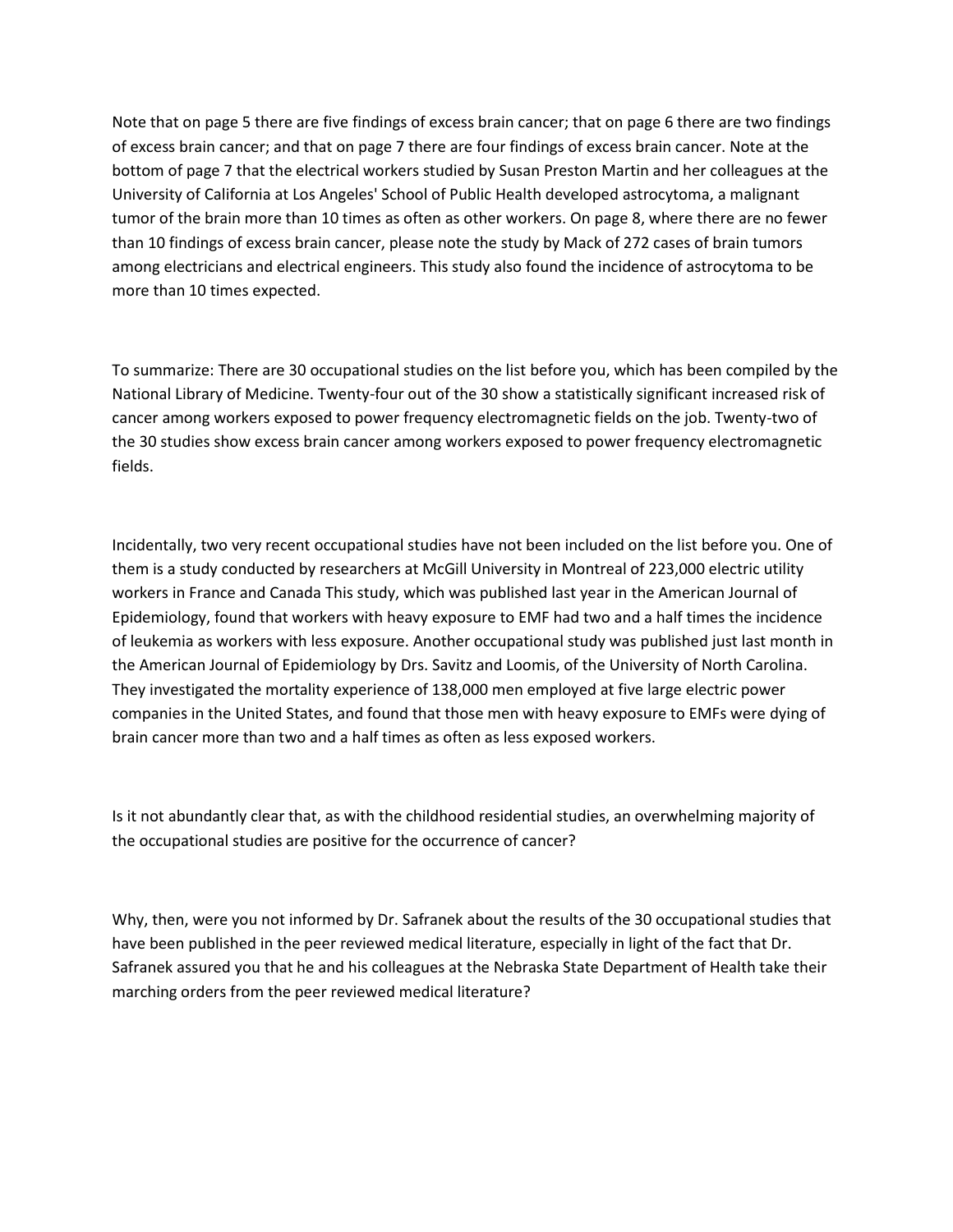Why did Dr. Safranek fail to inform you that 31 of the 40 epidemiological studies published in the peer reviewed medical literature show that people exposed to power frequency electromagnetic fields at home and at work are developing cancer more readily than other people?

I would like now to turn to a different subject, the record of the Nebraska Public Power District with regard to forthright disclosure about the medical studies showing the cancer threat posed by exposure to powerline electromagnetic fields.

On July 7, 1994, Mr. R. 0. Oswald, the project manager for the Nebraska Public Power District's proposed Pauline-Moore high -voltage transmission line, wrote to Senator J. Robert Kerry and told the Senator that "Out of 20 epidemiological studies compiled over the past 15 years, only three show an association between cancer and electromagnetic fields."

How can that statement possibly be true when the epidemiological study list compiled by the National Library of Medicine shows that 31 of the 40 childhood and occupational epidemiological studies conducted over the past 15 years and published in the peer reviewed medical literature have found excess cancer either among children living in homes near high-voltage and high current power lines, or among workers exposed to power frequency electromagnetic fields on the job?

This same Nebraska Public Power District official wrote letters to Senator Kerry on January 7, 1994, and on July 7, 1994. Each of these letters contains the following sentence: "It seems that for every study that show a possible relationship between cancer and exposure to EMFs there is an equally respected study which shows no relationship."

Members of the committee, the Nebraska Public Power District has blatantly misrepresented the medical findings about the cancer hazard posed by exposure to power line electromagnetic fields to the United States Senator from the State of Nebraska.

To conclude this portion of my testimony, I would like to inform you that the complete 300-page text of the 40 epidemiological studies compiled by the National Library of Medicine will be made available to you should you so desire. I would also like to alert you to the fact that you have been furnished with a 17-page analysis of the epidemiological literature by Dr. David 0. Carpenter, a physician and medical scientist, who is the dean of the School of Public Health at the State University of New York at Albany. I hope you will find the time to read Dr. Carpenter's analysis. He is a widely respected expert on the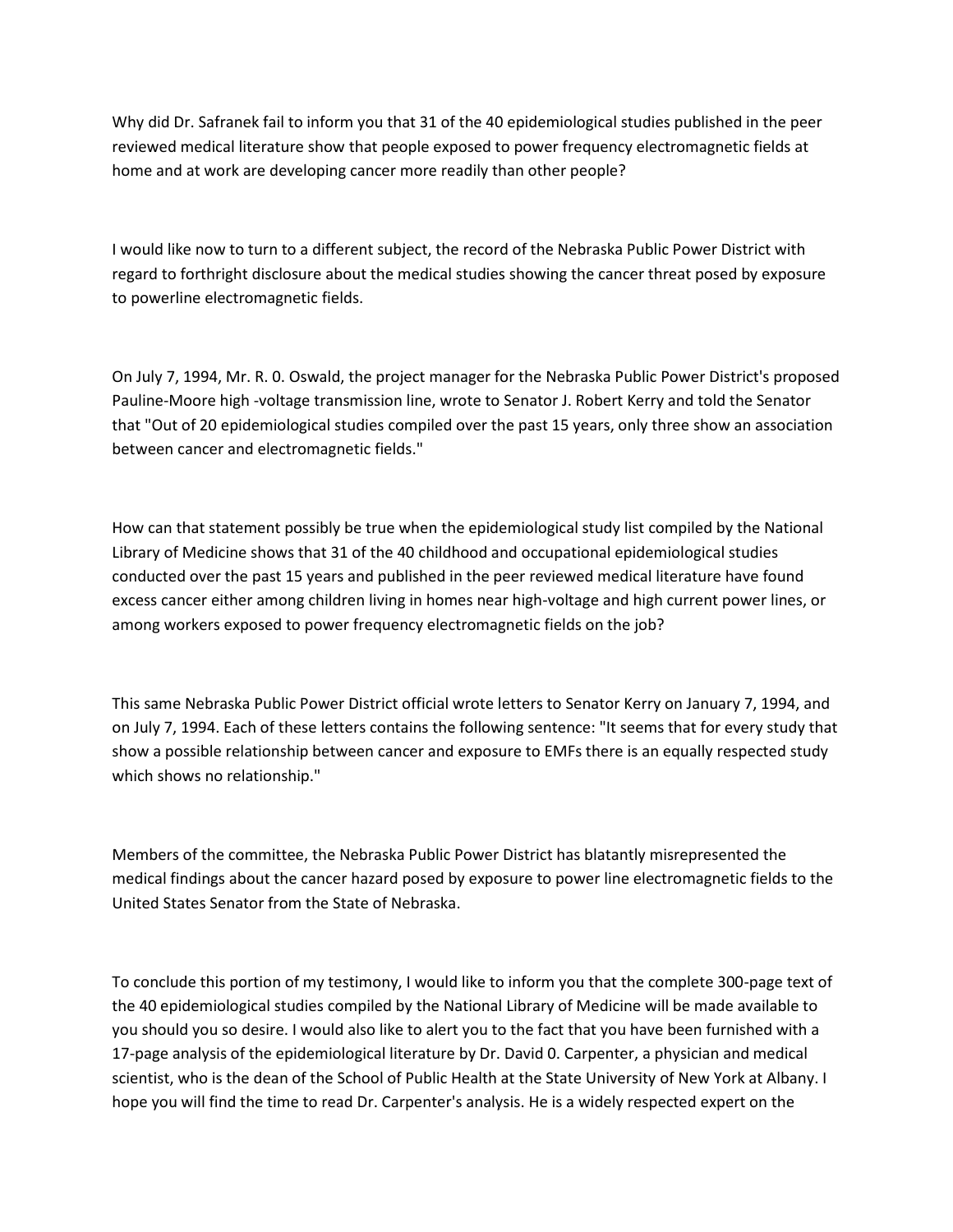health hazards posed by electromagnetic field exposure. He was the executive director of the New York Power Lines Project -- one of the most extensive investigations of the power line hazard ever undertaken. His curriculum vitae appears on page 17.

Members of the committee, even though a preponderance of the medical evidence clearly suggests that power line emissions pose a serious health hazard, no one can predict with certainty whether or not there will be an increased incidence of cancer among children and adults living near the proposed Pauline-Moore 345,000-volt transmission line, if the Nebraska Public Power District should proceed to build it. One can, however, infer potential risks by examining what has happened to children and adults living and working in neighborhoods where high voltage and high current transmission lines already exist and then take preventive measures to reduce those risks.

In this connection you will remember that when Dr. Safranek testified before you on December 17, he mentioned an investigation that he and some colleagues in the state health department had conducted regarding a cluster of childhood cancer that had occurred among children living in four adjoining zip code areas in the west central section of Omaha. He told you that thirty-eight cancers had developed among these children during the five-year period between 1987 and 1991. He and his colleagues acknowledged that this was 22 more cancers than should have occurred among these children during that period of time.

In their report, which is dated January 25, 1994, Dr. Safranek and his colleagues in the state health department declared that because the types of cancer that afflicted the children is the four zip code area were "quite diverse", no causal agent could be identified. They concluded by saying that "For this reason, the Nebraska Department of Health has decided not to initiate any further study of this cluster, although as a precautionary measure, the NDOH will continue to monitor the incidence of cancer in this area."

This decision is somewhat puzzling, because a list of the 38 childhood cancers on page 12 of the report shows that 17 of them are cancers known to be associated with exposure to power frequency electromagnetic fields. They include 6 malignant brain tumors; 3 leukemias; 3 cases of non-Hodgkin lymphomas; 3 melanomas of the skin; one case of Hodgkin Disease; and one additional cancer of the blood forming system. (Excess melanoma in workers exposed to power frequency EMF has been reported by the federal Environmental Protection Agency).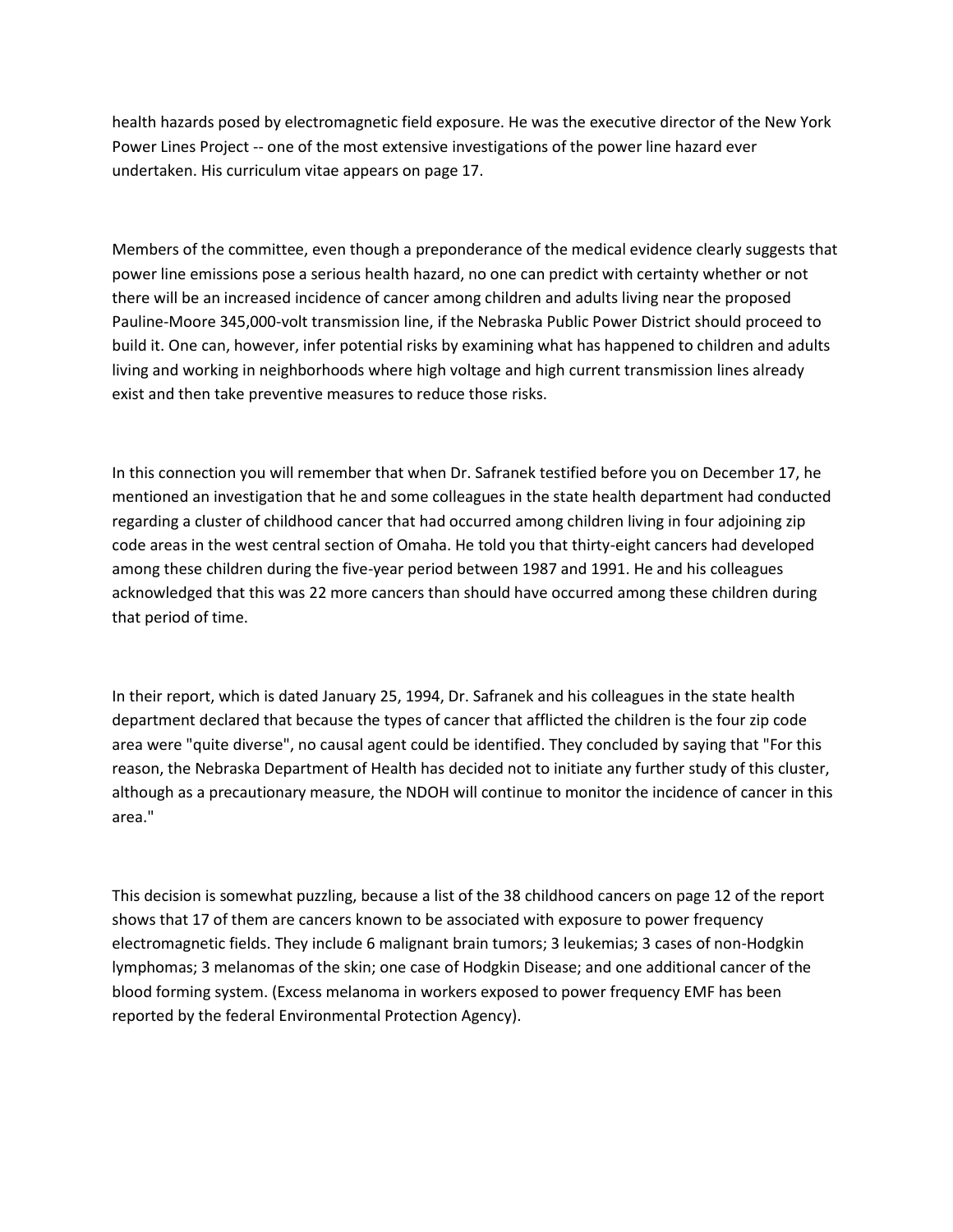In the concluding section of their report, Dr. Safranek and his colleagues declared that "There is little environmental information to suspect that this particular section of the city, [the four zip code areas] harbors a unique risk to children for developing cancer." Elsewhere, however, they acknowledged that in one of the four zip codes 68144, 17 children had developed cancer, whereas only 6.4 cancer cases were expected and that the American Telephone & Telegraph Company (AT&T) operates a large manufacturing plant on the southern boundary of this zip code.

The disclosure about the AT&T plant aroused my curiosity, so I decided to look into it. I started out by contacting as many people as I could, who had knowledge of the AT&T facility and followed the story as far as it led. This is what I learned.

During the past three years, a major workmen's compensation action has been making its way through the Nebraska state court. The plaintiffs in the case are the survivors of 7 men who died of malignant brain tumors during the five-year period from 1989 to 1994. The workmen's compensation action alleges that the 7 dead workers developed brain cancer as a result of occupational exposure to electromagnetic fields.

All seven men worked at the AT&T plant. Not only did all of them work at the plant, they all worked in Building 30 at the plant. Not only did they all work in Building 30, they all worked in the southern portion of Building 30.

The southern part of Building 30 is the site of an extensive electroplating operation, many welding assembly lines, and a carbon block operation.

Large rectifiers are used to convert alternating current to direct current in the electrolytic process of the electroplating operation. These rectifiers produce immensely powerful electromagnetic fields. So powerful are these fields that some men working near the rectifiers report that their hair stands on end, and that they have to remove their wrist watches, because the strong magnetic fields make their watches go "haywire".

Multiple welding heads were used in automation lines that until recently, made wire comb relays. Each of 12 wire-comb automation lines had two welding heads. The welding operations also gave off powerful electromagnetic fields.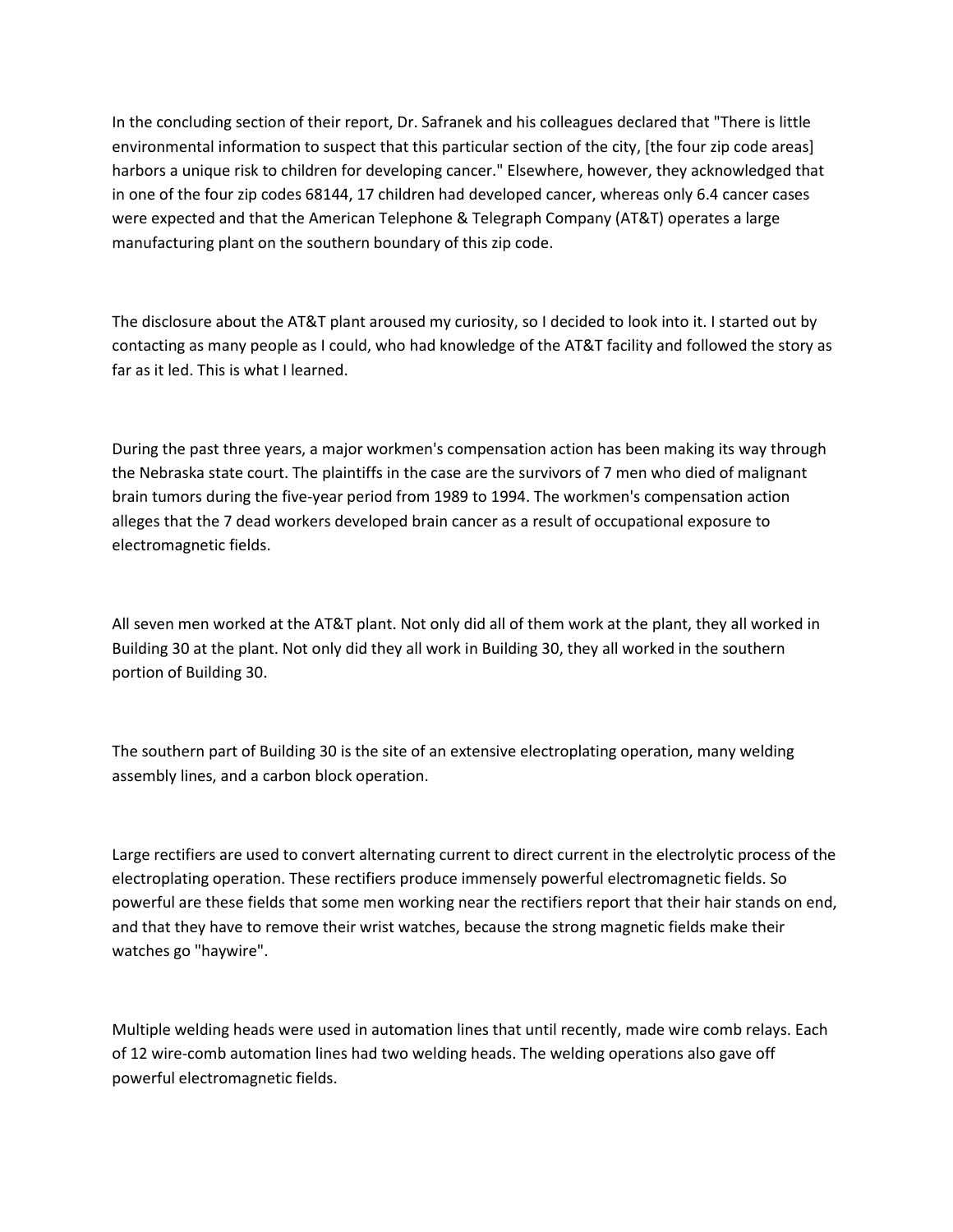Radio frequency energy is used in the carbon block operation. So powerful is the radio frequency radiation given off by the heat sealers on the south side of Building 30 that during the 1980s it interfered with the communications of planes flying into and out of the Strategic Air Command (SAC) center at Offutt Air Force Base. It also interfered with the communications of amateur radio operators in the Omaha area. The problem was solved by building a Farraday cage around the workers in the carbonblock operation to keep the radiation inside the plant.

The 7 deaths from brain cancer among men working in Building 30 is considered to be extraordinary by all of the medical researchers and neurological scientists with whom I spoke last week. Indeed, it is ten to twelve times the number of brain cancer deaths that should have occurred during that five-year period among the men who worked in Building 30.

During the past twenty years, a total of 13 brain cancer deaths are known to have occurred among men working in the south portion of Building 30. However, the medical researchers I spoke with caution that because of turnover in the work force and the fact that many former workers in building 30 have undoubtedly left the Omaha area, the incidence of brain cancer among these workers is bound to be much higher. In addition, unconfirmed reports indicate that an unusually large number of men who worked in building 30 have died of leukemia and lymphoma.

Obviously, the cancer hazard in Building 30 should be the subject of an immediate investigation by the National Institute for Occupational Safety and Health.

Meanwhile, a potential connection between the cancer tragedy among the men who work in Building 30 and the cancer tragedy occurring among children living in the zip code areas to the north is not hard to make. The huge AT&T plant in west-central Omaha uses huge amounts of electrical energy. This electrical power is supplied to a substation near the plant by two high voltage transmission lines that run along separate corridors through residential neighborhoods in two of the zip codes where children are developing excess cancer. These two lines pass within 40 to 50 feet of many homes and office buildings. A 345,000 volt transmission line the same type as the proposed Pauline-Moore line runs through three of the zip code areas where children are developing excess cancer. It passes within a hundred feet of some homes.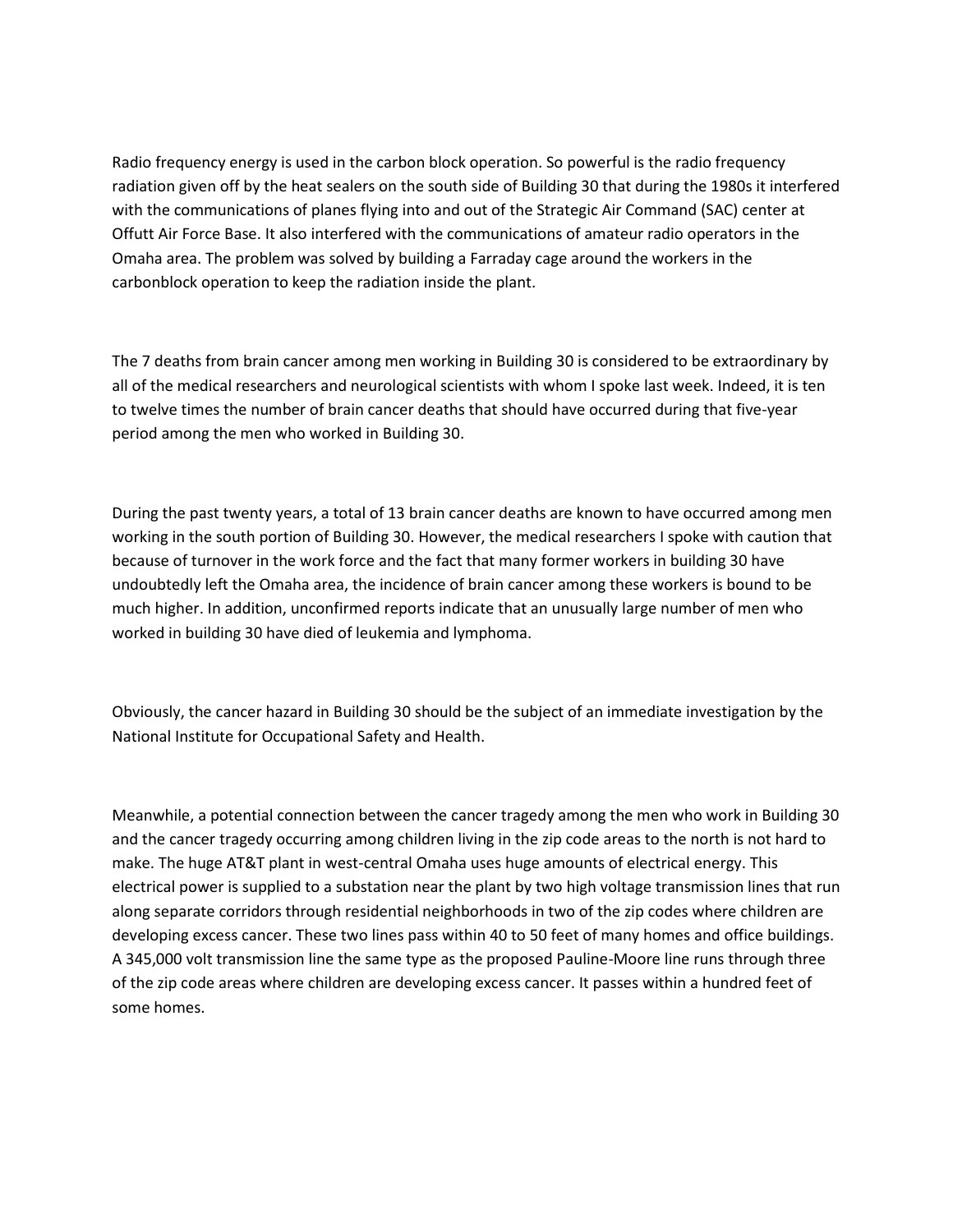Anyone driving through these areas, as I did yesterday, will be struck not only by how close the high voltage transmission lines are to homes, but also by the large number of electrical substations that are present in these neighborhoods, and by the large number of high current feeder lines that emanate from these substations. These high-current feeder lines give off very strong magnetic fields and they are dangerously close to hundreds of homes. Anyone who measures the strength of the power frequency magnetic fields at the doorways of such homes, as I did yesterday, will find that these fields are often many times stronger than the fields associated with cancer in the peer -reviewed childhood and occupational studies compiled by the National Library of Medicine.

Yet Nebraska State Department of Health officials never took a single electromagnetic field measurement when they investigated the cluster of 38 cancers among the children living in the four contiguous zip codes. Nor did they bother to investigate whether the childhood cancer victims lived near the high voltage transmission lines feeding electricity to the AT&T plant. Or whether they lived near the many electrical substations and high current feeder lines in these neighborhoods. Nor did the state health officials bother to look into the incredibly high rate of brain cancer deaths among men working in Building 30 at the AT&T plant. Or take into consideration the fact that the tragic situation there may be connected with the high cancer rate among the children in the four nearby zip lodes.

Do the Nebraska state health department officials even know about the extraordinary brain cancer cluster among the men working in Building 30?

Instead of conducting a thorough investigation of the cancer cluster of the four contiguous zip-code districts of west-central Omaha, the state health authorities declared that "There is little environmental information to suspect that this particular section of the city harbors a unique risk to children for developing cancer", and announced that they had decided not to initiate any further study of the childhood cancer cluster.

Members of the Natural Resources Committee, allow me to suggest that when the citizens of Omaha and elsewhere in Nebraska learn, as I did last week, that the incidence of childhood cancer in the four zip code areas of west central Omaha remained high for the sixth year in a row during 1992-the most recent year for which cancer statistics are available from the Nebraska Cancer Registry they may well demand that their representatives in the state legislature take action to reduce the exposure of unsuspecting Nebraskans to power line electromagnetic fields.